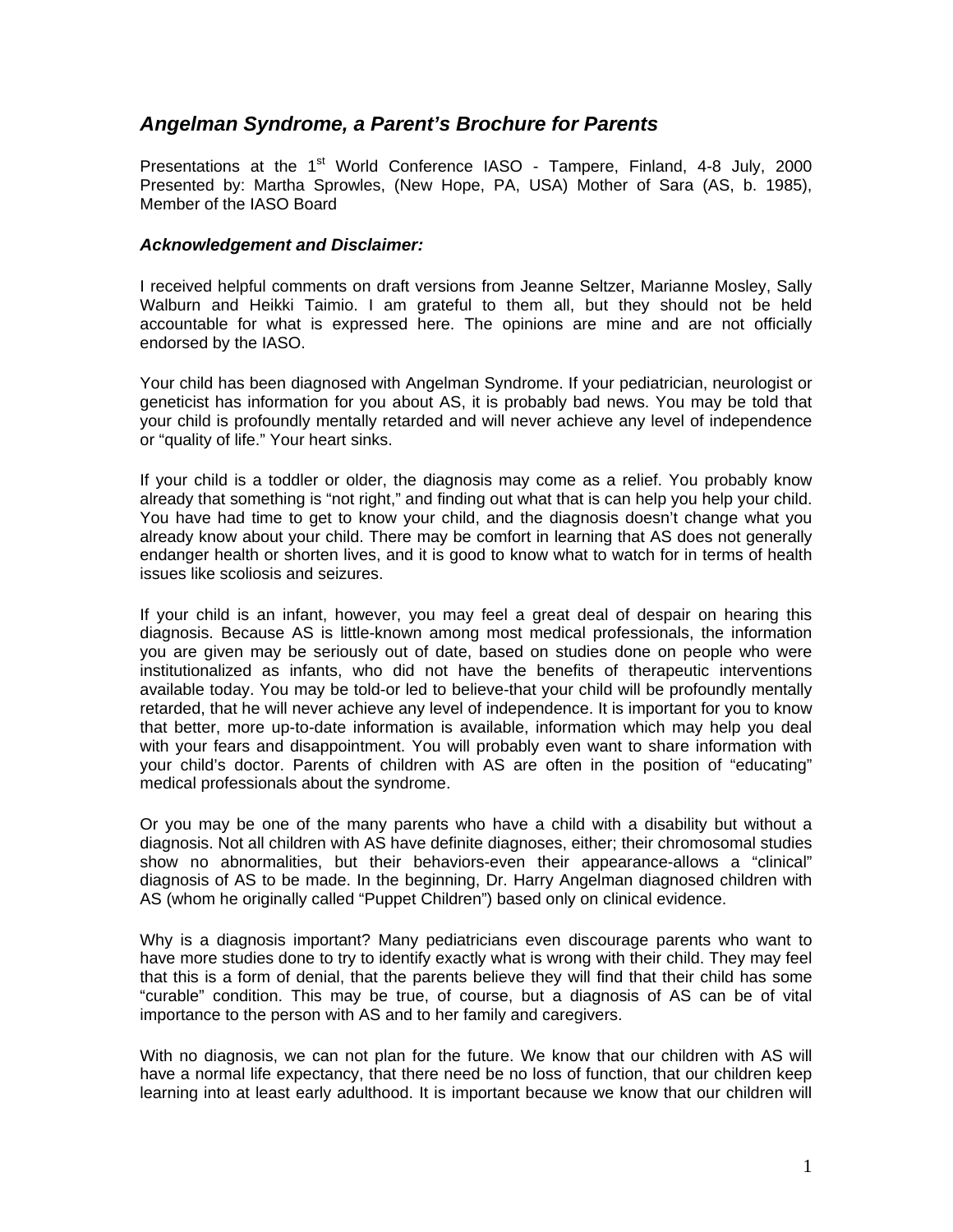need care for their entire lives, that they will never be completely independent. A diagnosis of AS helps us know what sorts of therapies and other interventions our children will benefit from most, and helps us avoid wasting time and effort on those which may not be at all helpful. With a diagnosis of AS, we know we will need to have an ongoing relationship with a neurologist, and that seizures are always a possibility.

Without a diagnosis, no matter what the disorder, parents tend to blame themselves and each other, and even other people involved such as the midwife, for what is wrong with their child. We know this is unfair and unreasonable, but we can't help fretting about "what if." A diagnosis of AS lets us know that the disability was nothing we or anyone else caused, nothing we could have prevented, nothing we did wrong. And it can guide genetic counseling for future pregnancies.

Knowing that a child has AS can help the parents find needed emotional and financial supports as well. In most countries, having a diagnosis helps social agencies find resources needed by families. Knowing the name of our children's disability can guide us to support groups of parents, where we find emotional and practical advice. Parent groups arrange for conferences around the world, where scientists and other parents offer help and information to one another.

This booklet is written by an experienced mother of a child who has Angelman Syndrome. I hope that it will be helpful to you. I have learned so very much from talking to other parents, either in person, on the phone, or on the Angelman syndrome electronic mailing list, and from attending conferences sponsored by my local AS group, the Angelman Syndrome Foundation (USA) and the IASO, that I want to share with you, especially if you are new to AS. I hope that this booklet will be of help and comfort to you.

Any material you may have been given by your physician or found for yourself probably covers the broad range of possibilities that exist in the child with AS. It is important for you to understand, and believe, that there is no child who has all these characteristics; and none of the characteristics applies to every child with AS.

Your child is an individual. He or she shares a medical diagnosis which will have a great impact on your child's life and the life of your family, but just as every person who has diabetes is not exactly like every other person who has diabetes, your child will not be exactly like any other child with AS. There are similarities; just as all diabetics have to control their blood sugar, all children with AS have to find ways to function in their own lives.

"Absent or little speech" may be the most distressing AS characteristic for parents of newlydiagnosed children. While it is true that spoken language is rare in children with AS (although not as rare as was once believed), it is important to know that every child with AS communicates. Further, receptive speech ability (that is, understanding what is said) is much higher than expressive ability in children with AS. Many children understand a great deal of what is said; all children understand some of what is said. It is easy for parents to fail to talk enough to a child with AS; the lack of verbal feedback can be discouraging, and we sometimes do not do all the "baby talk" we would otherwise do. It is good for your child, even as a baby, to hear spoken-and sung-language, and I think it's good for you, too.

The children with AS communicate in a variety of ways. Some children use sign language, modified to their motor capabilities; some do speak fairly intelligibly but use supplemental means such as picture boards. Some children are able to point out written words. Many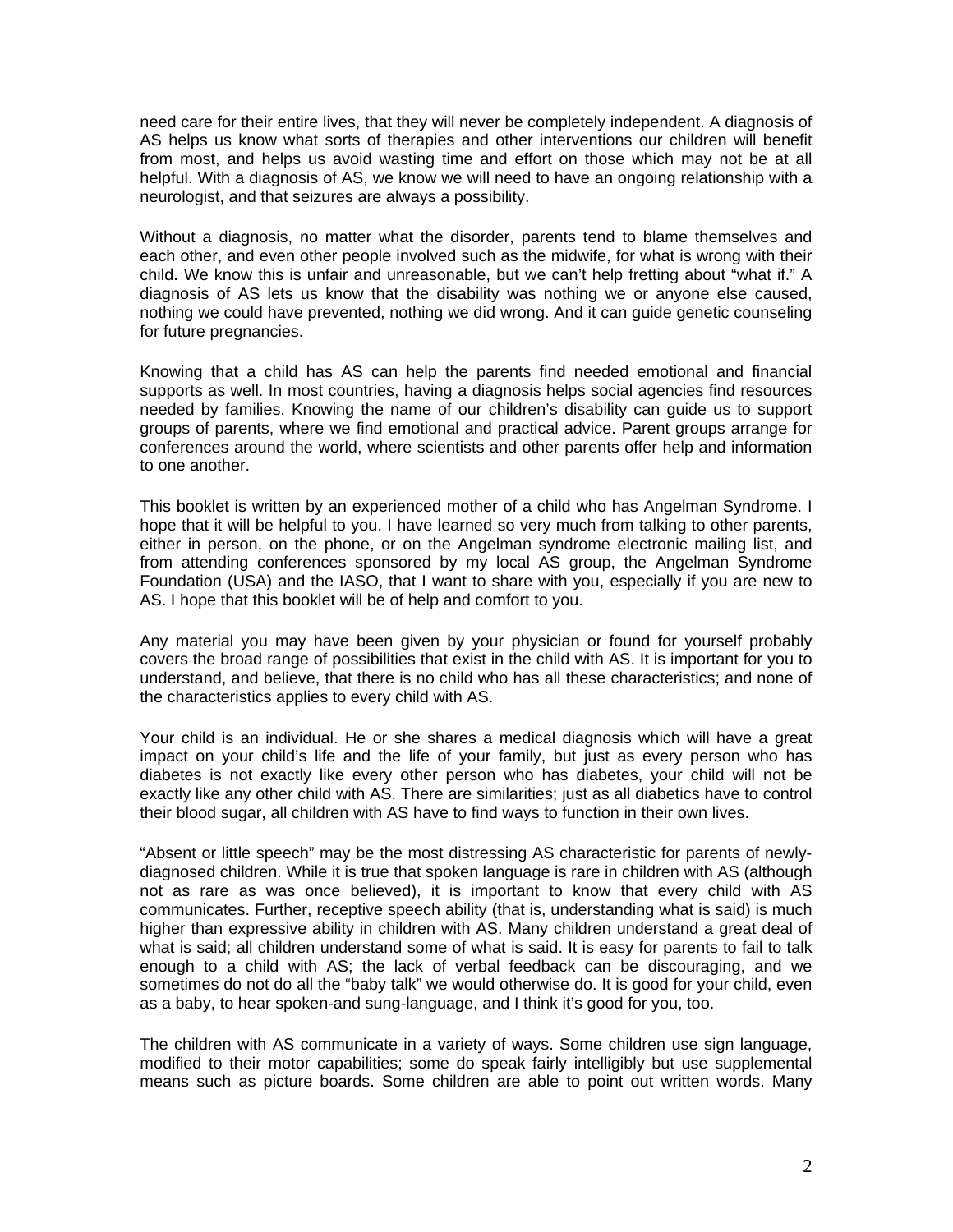children use electronic "talkers." Nearly all children with AS use gestures, either with their own hands or with someone else's!

It will be important to work closely with your child's speech and language therapist to find the best ways for your child to communicate. It helps if the therapist is open to trying all kinds of communication. Sometimes therapists will express concern that using more than one type of communication will be confusing to the child with AS. Most of our children, however, already use more than one way to communicate, if we are able to understand it.

Because many children with AS have weak trunk muscles, they may miss developmental milestones that rely on gross motor abilities. At an early age, your child may be unable to bring himself to sitting and may fall to the side when he is put into a sitting position. He may slide forward out of his chair without some sort of restraining device. Many parents have found that hippotherapy (therapeutic horseback riding) is helpful to strengthen these muscles. Your child's physical/ physio therapist can probably recommend exercises to help as well.

Some children with AS do not walk. Most children are mobile, however, and a great many do walk independently. Your child may need an assistive device, such as molded leg braces or a walker, or they may walk on their own. Walking usually is delayed in children with AS, often developing after the third birthday. If your child is going to be able to walk, she will walk when she is ready. Other than praise and encouragement, providing opportunities to walk, and working with your child's therapists if assistive devices are needed, there is not much parents can do to speed up this process.

If your child is ambulatory, it is important to keep him/her walking. This may be difficult, especially when longer distances are involved-it's easier on everyone to put the child in a stroller or wheelchair. If your child is allowed to sit and ride when they could be walking, they are in danger of developing contractures at the hips and knees, which may make it difficult for them to walk at all. Keeping your child active may help with hyperactivity and sleep problems as well.

Many children with AS are hyperactive. Various medications and behavioral interventions can help with this problem; there is no one "best" treatment for behaviors common in children with AS. Children with AS respond well to praise and other forms of positive reinforcement. It is helpful to work with a behavior specialist if one is available to you. Most important, however, is your understanding that this maddening behavior is not something your child is doing to make you miserable. It is easy for us parents to forget that our children must work very hard to restrain their impulsive behavior, and so we do not praise them for doing things that we would consider matter-of-course in other children. It is impossible to overdo praising our children.

Seizures are a frightening prospect for parents who have learned that their child has AS. Some children, however, never have seizures. Some children have a serious problem with seizures, and many different medications must be tried to find the right "mix" of ingredients and dosage. Some children with seizures respond well to the ketogenic diet. If your child has seizures, it is helpful to have an open, comfortable relationship with your neurologist so that you can discuss trying different approaches to controlling the seizures. Many children with AS fall between being seizure-free and having many seizures. They may take medication daily to prevent seizures; they may have the occasional seizure brought on by illness or stress, but the seizures are not a major factor in their lives.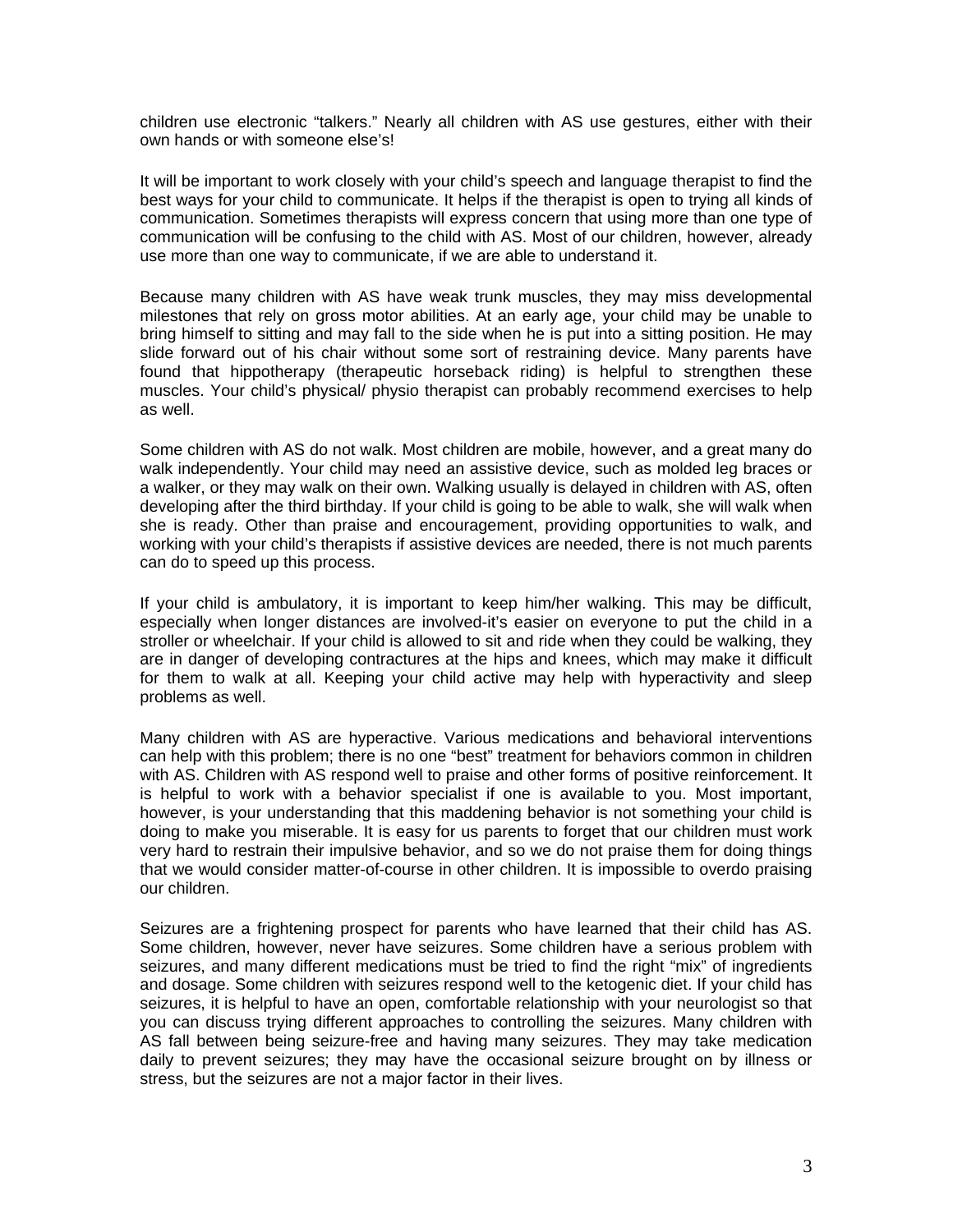Dr. Terry Hutchison, who is an expert on epilepsy in AS, describes the varieties of seizures our children may have. Many parents do not recognize seizures, and it is recommended that all parents take a look at Dr. Hutchison's "primer" on seizures [\(http://www.angelman.org/seizures\\_in\\_children\\_with\\_as.htm](http://www.angelman.org/seizures_in_children_with_as.htm)). He also addresses the various medications used for seizure control. This will be useful information to share with your child's neurologist.

Many children with AS have trouble sleeping through the night. Some children may resist falling asleep. More commonly, children with AS waken at 2 or 4 a.m. and may not go back to sleep. In addition to wreaking havoc with the household, sleep deprivation is a common trigger for seizures in children who may otherwise be seizure-free. Some successful strategies parents use include confining the child at night so that the rest of the household can continue to (try to!) sleep-there are commercially available enclosed beds where the child can be awake alone, and safe. Some parents have built their own versions of these beds, which is an option if neither the local health services nor your insurance will help pay for a commercially made bed.

Some parents get into bed with their child when she wakes, or take the child into the parent's bed. Some parents have successfully trained their children to play quietly in their rooms at night. Most parents wisely take measures to ensure the safety of the children at night, locking or blocking bedroom doors, installing alarms, etc. It can be very dangerous-even deadly-for our children to be awake alone at night and able to roam inside (and outside) the house or apartment. Keeping your child safe is not child abuse. Allowing him to wander alone at night is.

As with hyperactivity, it is important for parents to understand that sleep difficulties are not something our kids do "on purpose." Studies have shown that children with AS have an abnormal pattern of secreting melatonin, the hormone that helps us fall asleep and stay asleep. Some children are helped to sleep by receiving a melatonin supplement before bedtime; some are not. Some children who are helped are not helped all the time. An important paper by Dr. Joseph Wagstaff about the use of melatonin in children with AS is at [http://asclepius.com/iaso/wagstaffsleep.html.](http://asclepius.com/iaso/wagstaffsleep.html) You may want to show this to your child's doctor. Medications such as antihistamines, which are commonly used in other children, may have dangerous effects in children with AS, particularly in lowering seizure thresholds. Talk to your physician before trying any of these, even over the counter medications.

Probably the most difficult part of caring for a child with AS is taking care of yourself. If your child does not sleep well, or long enough, you may find yourself too tired to be a good parent. If there is another adult in the household, it is helpful to plan "night duty" so that everyone gets at least some sleep. You may want to try giving your child medication to help induce sleep, although experience has shown that normally prescribed "sleep" medications do not work well with our children. This must be addressed on an individual basis. What works for one child may not work for another.

It is also helpful, I have found, to lower your standards for housekeeping. Even hiring someone to come in weekly to clean is not very useful because the mess reappears almost immediately. Better to strip down the rooms your child with AS uses most, so that keeping the rest of the house tidy is possible. If you can, it helps to buy extra sets of underwear, socks and shirts for everyone in the household, so that laundry can be put off for a day or so if necessary. Beth Sturr ([http://www.bethsturr.com\)](http://www.bethsturr.com/) offers much practical advice for everyday problems.